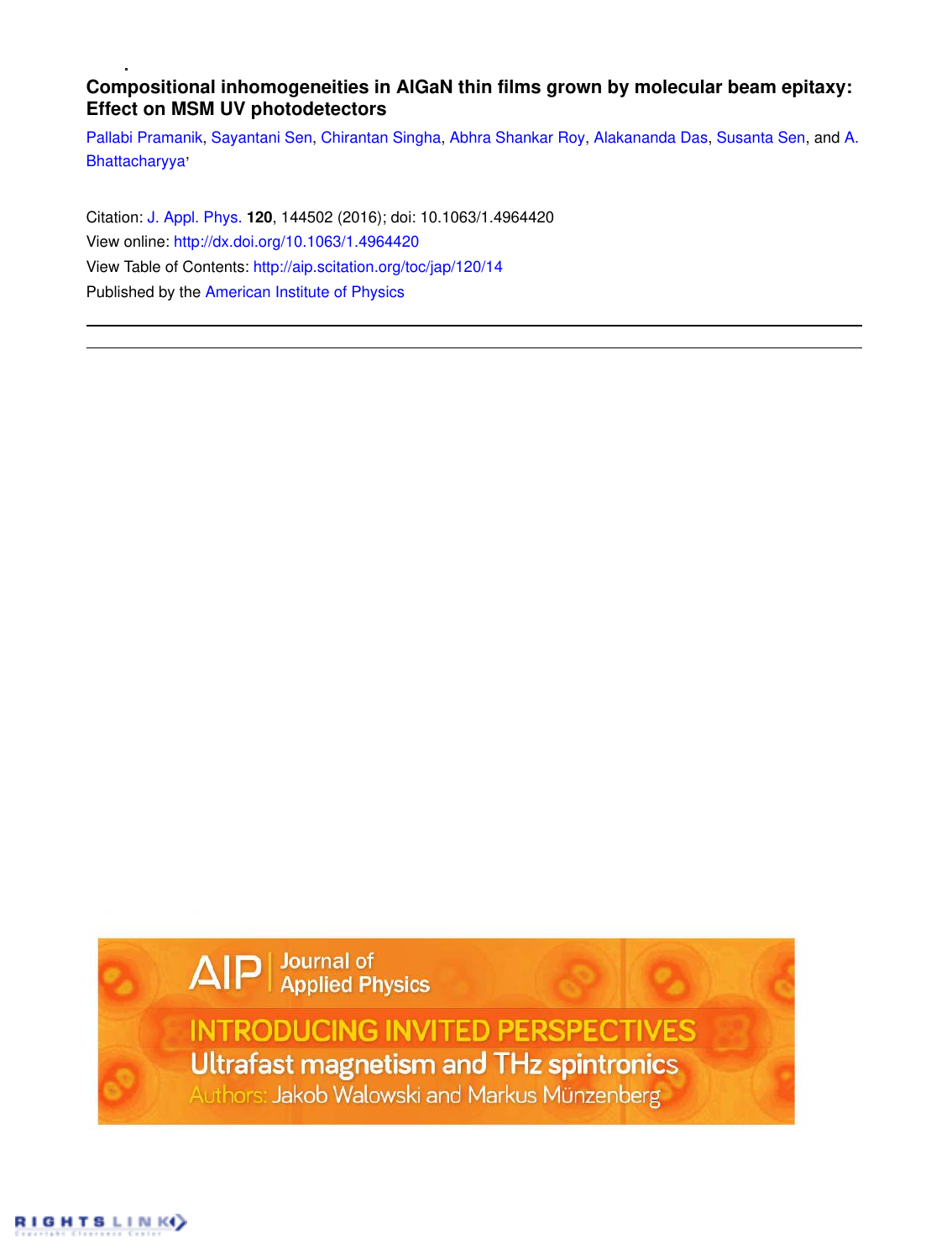

## Compositional inhomogeneities in AlGaN thin films grown by molecular beam epitaxy: Effect on MSM UV photodetectors

Pallabi Pramanik,<sup>1</sup> Sayantani Sen,<sup>1</sup> Chirantan Singha,<sup>1</sup> Abhra Shankar Roy,<sup>1</sup> Alakananda Das, <sup>2</sup> Susanta Sen, <sup>2</sup> and A. Bhattacharyya<sup>2,a)</sup>

 ${}^{1}$ Centre for Research in Nanoscience and Nanotechnology, University of Calcutta, Kolkata 700106, India 2 Institute of Radio Physics and Electronics, University of Calcutta, Kolkata 700009, India

(Received 14 June 2016; accepted 25 September 2016; published online 11 October 2016)

Ultraviolet (UV) MSM photodetectors (PD) based on AlGaN alloys find many applications, including flame sensing. In this work we investigate the dependence of AlGaN based photodetectors grown by MBE on the kinetics of growth. MSM photodetectors were fabricated in the interdigitated configuration with Ni/Au contacts having  $400 \mu m$  finger length and  $10 \mu m$  finger spacing. Bulk  $Al<sub>0.4</sub>Ga<sub>0.6</sub>N$  films were grown on to sapphire substrates using an AlN buffer layer. A series of PDs were developed using the  $Al_{0.4}Ga_{0.6}N$  films grown under different group III/V flux ratios ranging from stoichiometric conditions to much higher than unity. Upon testing, it was observed that the otherwise identical photodetectors show significant decrease in dark current as AlGaN deposition conditions change from stoichiometric to excess group III, due to reduction of unintentional incorporation of oxygen-related point defects. In addition, the intensity and spectral dependence of the photocurrent also change, showing an extended low energy tail for the former and a sharp and prominent excitonic peak for the latter. The optical transmission measurements indicate a variation in Urbach energy with deposition conditions of the AlGaN films, although they have the same absorption edge. While all samples show a single red-shifted photoluminescence peak at room temperature, upon cooling, multiple higher energy peaks appear in the photoluminescence (PL) spectra, indicating that the alloys contain complex compositional inhomogeneities. Two types of alloy fluctuations, determined by the growth conditions, have been identified that modulate the optoelectronic properties of AlGaN by changing the spatial localization of excitons, thereby altering their stability. We identified that growth under stoichiometric conditions leads to compositional inhomogeneities that play a detrimental role in the operation of MSM photodetectors, which reduces the sharpness of the sensitivity edge, while growth under excess metal conditions enhances it. Published by AIP Publishing. [http://dx.doi.org/10.1063/1.4964420]

## I. INTRODUCTION

AlGaN alloys have been studied extensively over the last two decades and have become the material of choice today for a range of semiconductor devices, from high speed transistors to ultraviolet optical emitters and detectors. These materials have been grown by the molecular beam epitaxy (MBE) as well as the metalorganic chemical vapor deposition (MOCVD) route, and devices such as UV light emitting diodes (LEDs) have been grown successfully by both these techniques. However, the external quantum efficiencies of such devices are significantly lower than those based on InGaN alloys and also show a large spread<sup>1</sup> depending on the number of parameters. The most critical of them is the presence of large dislocation densities due to the non-availability of native substrates, and the various point defects associated with them that act as non-radiative recombination centers. Different methods have been employed to increase radiative efficiency, including the lateral epitaxial overgrowth (LEO) process that significantly reduces dislocation densities. An alternative route is to promote the generation of compositional inhomogeneities by carefully controlling the surface diffusion length of adatoms during growth. This leads to spatial potential fluctuations, and the carriers diffuse to the localized potential minima and recombine from there, thus making the process relatively insensitive to the presence of crystal defects. Milliwatt power UV LEDs have been produced by both these techniques. $2,3$  Another important application for AlGaN alloys has been in the field of UV detection, specifically in the solar-blind regime. Various devices have been reported, including photoconductive detectors,<sup>4</sup> planar and vertical Schottky photodiodes,<sup>5</sup> MSM devices in the interdigitated configuration,  $\overline{6}$  PIN photodiodes<sup>7</sup> and avalanche photodiodes  $(APD)<sup>8</sup>$  with a range of sensitivities, gain and UV-to-visible rejection ratios. The effect of long range atomic order has been extensively studied in AlGaN photoconductive detectors<sup>9</sup> and mobility-lifetime product of such devices has been seen to increase significantly due to these effects. However, while systematic studies on the effect of compositional inhomogeneities have been carried out for UV LEDs,  $3,10$  similar studies on the optical properties of UV photodetectors are relatively rare.

In this paper, we investigate a wide range of surface kinetics of growth for AlGaN alloys by plasma assisted molecular beam epitaxy, while maintaining the alloy composition at a constant value of  $\sim$ 40% AlN mole fraction. The resultant variation in unintentional incorporation of oxygen-related point

a)Author to whom correspondence should be addressed. Electronic mail: anirban1@gmail.com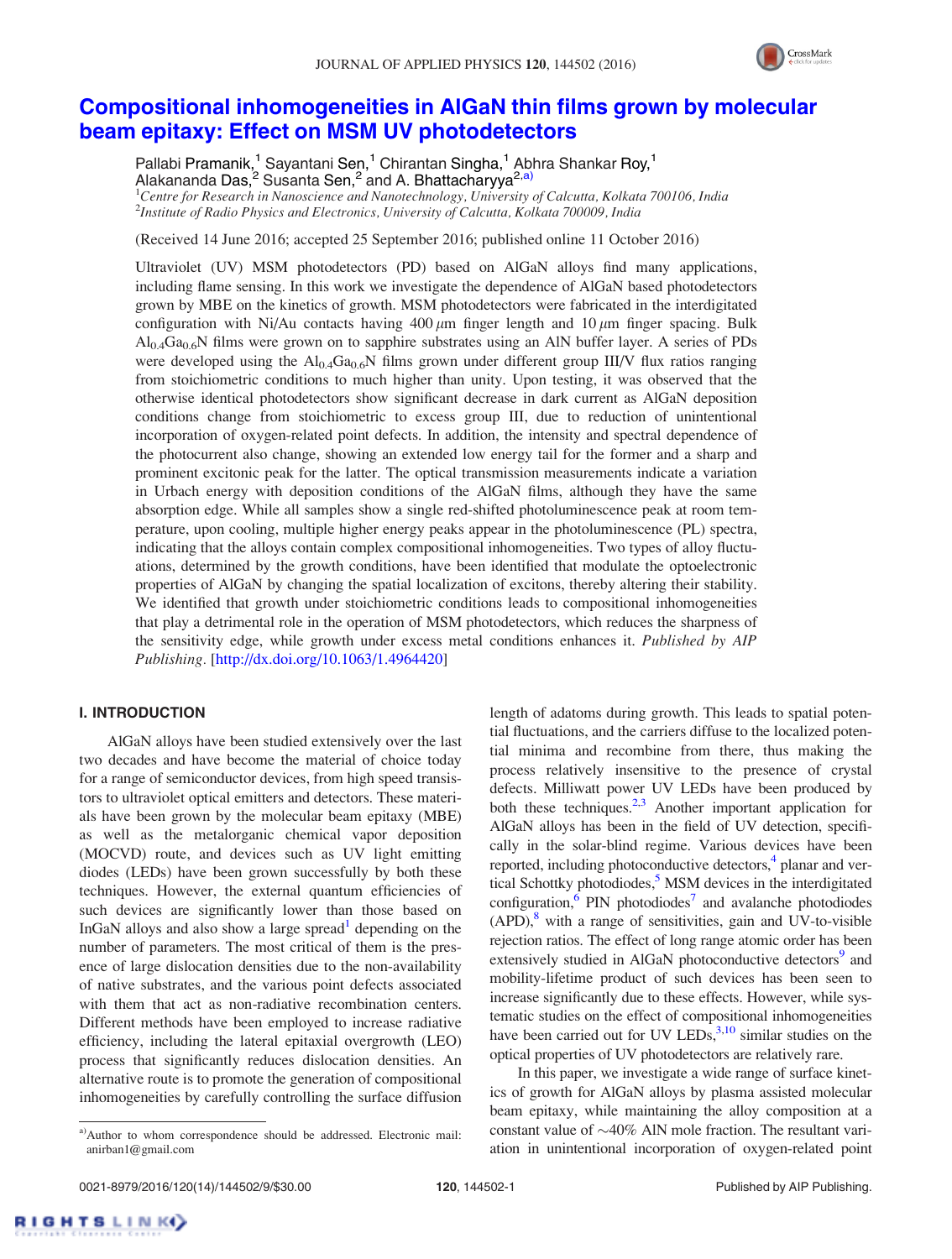defects and localized compositional inhomogeneities as well as their effect on the optoelectronic properties of MSM photodiodes has been studied.

#### II. EXPERIMENTAL DETAILS

## A. Growth and characterization of AlGaN films

The growth of AlGaN bulk films was carried out on 2 in. c-plane sapphire substrates using a VEECO Gen 930 MBE system using an RF Plasma source for nitrogen activation. Prior to growth, the substrates were outgassed at  $\sim$ 400 °C at a vacuum level of  $\sim$ 10<sup>-9</sup> T. A three step process was employed: (i) nitridation, (ii) buffer layer deposition and (iii) deposition of the active layer. Initially, the sapphire  $(Al<sub>2</sub>O<sub>3</sub>)$  substrate, maintained at 800 $^{\circ}$ C, was exposed to nitrogen plasma (450 W) to convert the top few layers to AlN. The nitridation process was terminated upon observation of a RHEED pattern corresponding to AlN.

Nitridation was followed by the deposition of an AlN buffer layer that was carried out at a substrate temperature of 800 °C and a reduced plasma power of  $350$ W. In this work, the AlN buffer layer was grown using a modified migration enhanced epitaxy process.<sup>11,12</sup> Initially, the growth was carried out under an excess group III flux using an Al beam equivalent pressure (BEP) of  $\sim 1.9 \times 10^{-7}$  T for a short period of time  $(t_{ON} \sim 10 \text{ s})$ , followed by an exposure to the nitrogen plasma. This process was repeated for the entire duration of the AlN growth with progressively longer durations of  $t<sub>ON</sub>$ . At the end of the growth of the buffer layer, the RHEED pattern showed clear  $2 \times 2$  reconstructions and a streaky nature. The thickness of the AlN buffer layer, as estimated from the growth rate, was about 65 nm.

The bulk AlGaN film was grown with a plasma power of 350 W and an Al BEP of  $4.15 \times 10^{-8}$  T at a substrate temperature  $\sim$ 800 °C. Gallium has a high desorption rate under these conditions, while Al has nearly 100% sticking coefficient. The group III/V flux ratio, which is determined by the arrival rates of aluminum, gallium and the active nitrogen species, as well as the desorption rate of gallium, can therefore be varied widely by very small changes in substrate temperature.<sup>13</sup> We identify three distinct growth regimes based on the III/V flux ratio: (a) excess group III conditions, where a metallic layer on the growth surface is formed that causes the RHEED pattern to become dim and diffuse due to scattering of the electron beam; (b) stoichiometric conditions, where the RHEED pattern is bright and streaky during growth; and (c) intermediate conditions. The thickness of the metallic layer differentiates the conditions (a) and (c). The difference can be directly observed by the variation of the RHEED pattern after closing the group III shutters.<sup>14</sup> The dim and diffuse RHEED pattern observed during growth (for  $t_{ON} \sim 10 \text{ min}$ , when the group-III shutter is kept open, is recovered after the group III flux is shut off for a certain time  $(t<sub>OFF</sub>)$  ranging from around 10 s to 30 s, resulting in a highcontrast pattern with clear surface reconstructions. This time duration t<sub>OFF</sub> for a fixed t<sub>ON</sub> is a direct measure of the thickness of the metallic layer on the growth surface and hence that of the III/V flux ratio employed.

We have investigated the optical properties of bulk AlGaN films grown under various III/V flux ratios—as given by the variation of the time taken for the RHEED pattern to change from a diffuse to a high-contrast state—and the corresponding optoelectronic properties of MSM photodetectors fabricated on such films. X-ray diffraction measurements were carried out on the as-grown AlGaN film, and the Al alloy composition was found to be 40%. Optical transmission measurements were carried out on bulk AlGaN films over 200 nm–600 nm range using a dual (30W De/30W QTH) lamp, a  $0.5 \text{ m}$  monochromator and a PMT detector. Photoluminescence (PL) measurements were carried out using the same setup and a quasi-CW 10 mW He-Ag laser with an emission at 224 nm as the excitation source. Low temperature measurements were carried out by mounting the sample on a 4 K close-cycle cryostat (Cryo Industries of America). Cathodoluminescence measurements have been carried out using a GATAN MONOCL4 system mounted on to a JSM 7600 F scanning electron microscope, using an acceleration voltage of 15 KV.

#### B. Fabrication and testing of interdigitated devices

Inter-digitated photodetector structures were fabricated on AlGaN films employing image reversal photolithography processes and lift-off technique using a Suss Microtec MA6/ BA6 mask aligner and AZ5214E photoresist. A Ni/Au metallic stack (4 nm/13 nm) was used as the contact without any further annealing. A representative MSM device, along with its dimensions, is shown in Figure  $1(b)$ . Each device contains 23 fingers of length  $\sim$  400  $\mu$ m and width 10  $\mu$ m and has a spacing of  $10 \mu m$  between the adjacent fingers. Additional pads of Ni/Au (20 nm/60 nm) were deposited in a subsequent process, with a width of  $100 \mu m$  to allow direct probing at the wafer level. A cross sectional schematic of a typical bulk AlGaN sample and the fabricated device is presented in Figure 1(a).

The devices were tested using a custom built probe station capable of carrying out spectroscopic measurements of the photodetectors at the wafer level. A Keithley 236 Source Measure Unit was used to perform the current-voltage measurements. A 30W Deuterium lamp dispersed by a 0.25 m monochromator (Acton SP 2300 from Princeton Instruments) was used as the excitation source.

### III. RESULTS AND DISCUSSION

#### A. Photodetector I–V characteristics

A series of MSM photodetectors were developed using identical conditions, except for the group III to group V flux ratio employed during AlGaN growth. The dark current-voltage characteristics measured for these devices are presented in Figure  $2(a)$ . Stoichiometric conditions were maintained for device D14, and the group III flux was progressively increased till it was significantly higher than unity for D1.

We can see a number of significant differences in the device characteristics as the conditions of AlGaN deposition are modified. For samples grown under excess group III, very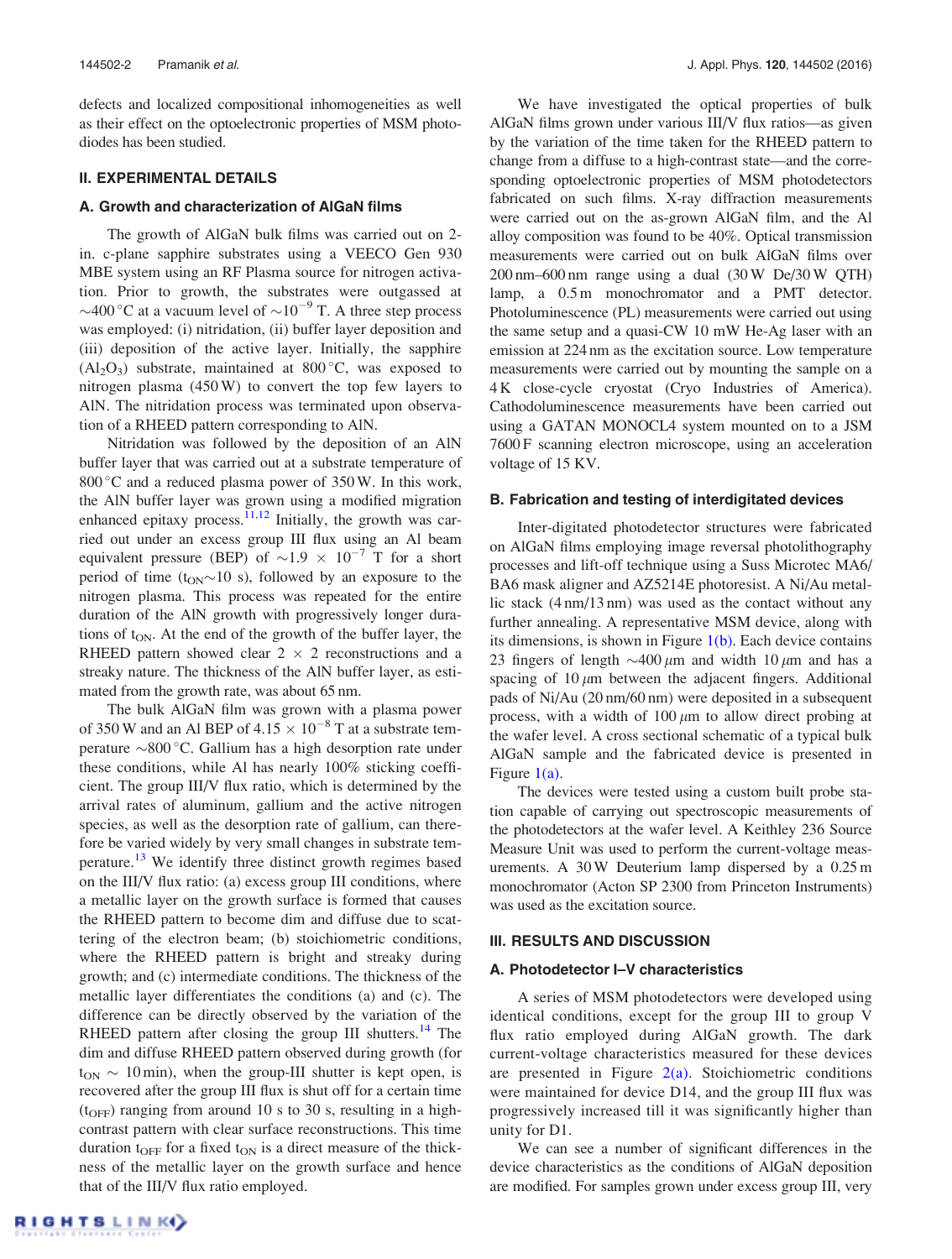

FIG. 1. Schematic (a) and photograph of interdigitated Ni/Au MSM photodetector device (b).

little current flows through the device under low bias conditions  $(\sim 5 \text{ V})$ , which increases by an order of magnitude as the bias is increased to 20 V. As the group III to group V flux ratio progressively reduces to stoichiometric conditions, the current at 5 V increases from  $10^{-10}$  A to  $10^{-6}$  A. However, the current at 20 V for the same samples increases from  $10^{-9}$  A to  $\sim$ 10<sup>-3</sup> A, which is a very dramatic change, considering that the contacts are identical and no dopants have been deliberately added to the AlGaN material.

These current values at 20 V, measured under dark conditions, are again reproduced in Figure  $2(b)$  and are compared with the excess current measured upon illumination of the sample with a deuterium lamp (henceforth referred to as the photocurrent). An aperture was employed to keep the intensity of the lamp deliberately low in order to reduce secondary effects. It can be observed that the photocurrent recorded also depends strongly on the group III to group V flux ratio employed during growth. This has been linked with the time required for the RHEED pattern to transition from a diffuse low contrast state to a high contrast state; when after growth is carried out under group III rich conditions for a time  $t_{ON}$ , the metal shutters are closed till the excess metal on the growth surface is incorporated into the film ( $t_{\text{OFF}}$ ). The ratio of this "clearing time",  $t_{\text{OFF}}$  to  $t_{\text{ON}}$ , has been included for various samples in Figure 2(b) and ranges from 0.1 for high group III rich conditions to zero for stoichiometric samples. For samples grown under excess group III (D1, D2, D3, D4, and D5), the photocurrent, like the dark current, is low but is significantly higher (as much as 20 times) than the dark current. As the samples are grown closer to stoichiometric conditions, both dark current and photocurrent increase very significantly. However, as stoichiometric condition is approached, the dark current reaches a value significantly large compared to the photocurrent. The dark and photocurrent measurements on each individual device were carried out without altering the probe setup to minimize the effect of measurement uncertainty. Therefore, the effects are due to material related issues, rather than variations in the measurement conditions.

The variation in dark current is linked with the change in the resistivity of bulk AlGaN film, as the sapphire substrate and the AlN buffer layers are insulating. As stated before, no deliberate doping was carried out, so the samples are doped by background impurities during growth or by point defects. It should be noted that the growth was carried out in an MBE system with background vacuum better than  $10^{-10}$  T, using 6.5N nitrogen passed through Gate Keeper<sup>®</sup> inline purifiers before injecting into the RF plasma source. Still, oxygen is typically present in trace amounts in MBE systems, usually adsorbed or bonded to metallic contaminants on the chamber walls. Oxygen is a traditional n-type dopant in III-nitride materials and is expected to have higher affinity for AlGaN than for GaN films.<sup>15</sup> Nitrogen vacancies are the other possible n-type defects. But in the present context, since the dark current, which is a measure of



FIG. 2. I–V characteristics (a) and variation of dark/photocurrent (b) for various Ni/Au MSM photodetectors (see text).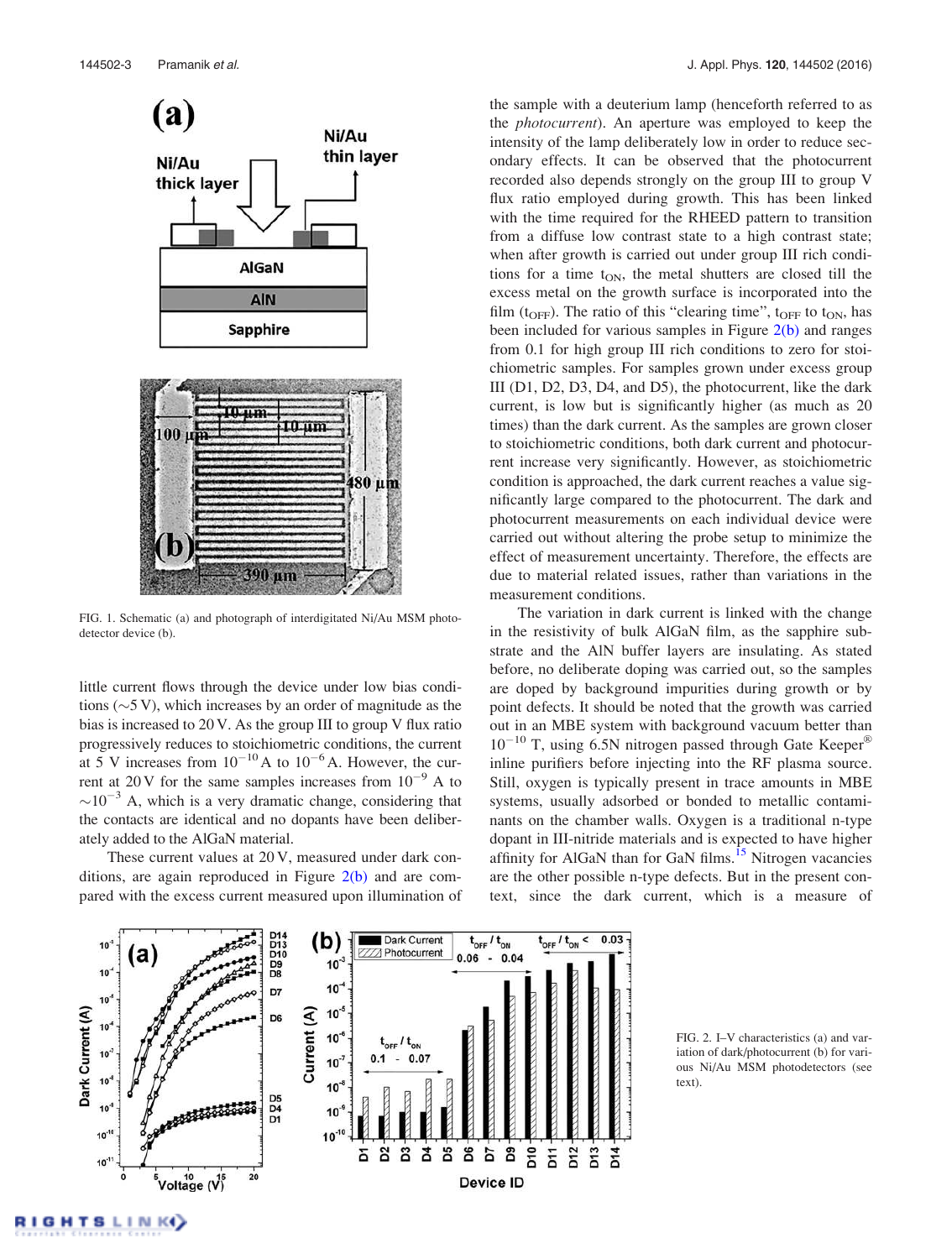background carrier concentration, sharply decreases with increased group III to group V ratio, nitrogen vacancies can be ruled out. The incorporation of ambient oxygen into GaN film has been shown previously to be strongly dependent on the group III to group V ratio employed.<sup>16–18</sup> The metallic gallium film present on the surface during growth under group III-rich conditions bonds with the ambient oxygen, forming volatile gallium oxide that subsequently desorbs at the growth temperature, and hence their incorporation into the film underneath is limited. This phenomenon cannot take place for the stoichiometric films, as the presence of excess Ga that can arrest the oxygen is limited, and hence the films are doped n-type by the incorporated oxygen.

We believe that these phenomena are present in the current study, magnified by the increased affinity of Al to Oxygen. This can be clearly observed in Figure 2, where for samples grown with excess group III, small changes of group III to V ratio—as long as the metallic coverage is present during growth—do not make a significant difference (sample D1–sample D5). Reducing the group III further causes a large change in the dark current.

An increase in photocurrent with an increased oxygen doping can be easily explained from the large dislocation densities present in these films. The threading dislocations generate dangling bonds at each atomic layer it passes through, which act as traps for free carriers generated by optical excitation. Thus, the low levels of optical excitation for undoped AlGaN films produce little photocurrent. However, when oxygen doping is present, these traps are compensated and the excess carriers generated by optical excitation produce a strong photocurrent. Therefore, with growth conditions approaching stoichiometry, both the dark and the photocurrent can be observed to strongly increase.

The fact that the dark current increases with voltage at a much faster rate for stoichiometric samples, however, cannot be explained without taking into account the variation of the barrier height at the metal-semiconductor junction, which in turn is related to the change in electron affinity, as the metal work-function remains the same. This suggests that there is a change in the band-alignment, at least at the local level, with the variation of the growth kinetics.

#### B. Photocurrent spectra

The effect of the growth kinetics on the photodetector properties was also investigated by determining the spectral dependence of the photocurrent, and the results are presented in Figure 3. The spectra are normalized and are vertically separated for easy comparison.

As noted before, samples D1–D5, grown under excess group III conditions where a metallic layer was present during growth, showed very low dark current values but a strong increase in photocurrent upon UV excitation. It can be seen in Figure 3 that these detectors show a sharp Gaussian peak at  $\sim$ 290 nm, which is due to excitonic transitions. For shorter wavelengths, the photocurrent maintains a high and relatively steady value, while a sharp cutoff with little bandtailing is present at longer wavelengths.



FIG. 3. Photocurrent spectrum obtained from various MSM photodetectors.

The nature of the photocurrent spectrum changes with a reduction in group III to V flux ratio. The excitonic peak disappears and is replaced by a transition edge that becomes progressively less steep. Significant band-tailing can be seen for near-stoichiometric conditions, but for these samples a weak excitonic peak reappears, as can be observed for samples D11 and D14.

Excitonic peaks have been routinely reported in the GaN photodetectors and are generated by an increased sensitivity—that is an increase in absorption coefficient—at corresponding energies. It should be noted that the exciton must be split by the applied field in order to contribute to the photocurrent. Figure 3 indicates that the formation of excitons and their binding energies are strongly dependent on the group III to group V flux ratio, i.e. on the kinetics of growth. We postulate that these effects are linked with the spatial localization of carriers that determine the formation and subsequent splitting of excitons under an applied bias. In order to establish the link between photodetector characteristics and the carrier localization processes, a number of optical characterization steps were carried out on the bulk AlGaN film, as presented in Sec. III C.

#### C. Optical characterization of AlGaN alloys

#### 1. Absorption spectra

The invariance of the sensitivity edge for various photodetectors in Figure 3 indicates that the average alloy composition remains identical despite the change in growth kinetics. This is further validated by the optical transmission measurements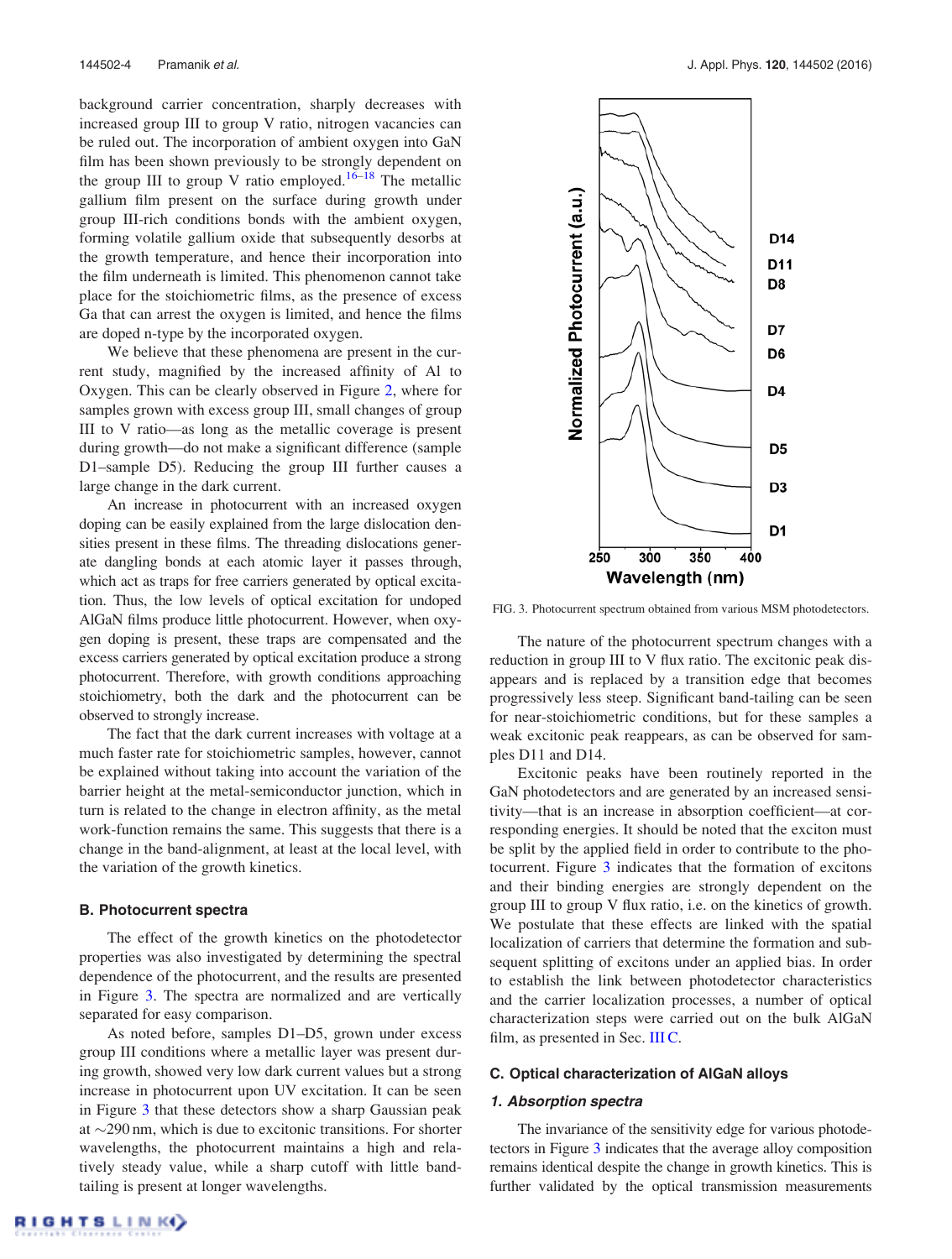carried out for the AlGaN films, as shown in Figure 4. From the nearly identical nature of the transmission spectra, it can be inferred that the optical absorption edge is the same for all the samples. This has been established by determining the peak of the derivative of the absorption coefficient with respect to energy, which identifies the absorption edge, as shown in the inset in Figure 4. For higher energies, the absorption coefficient is dependent on the  $E^{1/2}$  nature of the density of states function, while for lower energies, it is given by the Urbach tail, which is a measure of the binding energy of excitons.<sup>19,20</sup> The measurement indicates that the absorption edge remains the same within an experimental error for the three representative group of samples. Furthermore, the presence of prominent optical interference fringes in the transmission band indicates a smooth surface morphology for all the samples.

Upon close examination, however, we see that below the absorption edge there is a systematic variation of the slope of the absorption spectra with a variation in the growth conditions, as shown in Figure  $5(a)$ . The slope of the absorption edge has been usually linked with the Urbach tail, which dominates at energies slightly lower than the band-gap. The absorption coefficient  $(\alpha)$  at photon energies below the optical band gap exponentially depends on the photon energy (E) by the following relation:

$$
\propto (E) = e^{\frac{E-E_g}{E_u}},\tag{1}
$$

where  $E_g$  is the band gap of the semiconductor and  $E_u$  is known as the Urbach energy. The Urbach energy of the samples was calculated from the slope of the absorption coefficient and is presented in Figure  $5(b)$  for samples grown with different III/V flux ratios. It shows that the Urbach energy increases from  $\sim$ 115 meV to 180 meV as the flux ratio used during growth changes from sample D1 (excess group III) to sample D11 (stoichiometric). Comparing this result with Figure 3, we observe that the increased Urbach energy is reflected in the enhanced band-tailing for the photodetectors.

The Urbach energy is a measure of the disorder of the system, which can be either structural or due to compositional inhomogeneities. For AlGaN alloys, the alloy disorder dominates, as reported by Bajaj et  $al$ ,  $^{21}$  increasing with AlN mole fraction till about 70% and then subsequently decreasing sharply. This was determined by the width of the photoluminescence excitonic peak.





FIG. 5. Absorption spectrum of AlGaN bulk films (a) and Urbach energy of AlGaN bulk films (b).

#### 2. Photoluminescence spectra

Photoluminescence spectra are another measure of disorder in these alloys, and such measurements have been carried out on the samples described previously. They were measured at room temperature (RT) for samples grown under different group III/V flux conditions and are presented in Figure 6. A single peak is observed in all the cases. Also, the CL spectrum (shown in the inset) measured across wider wavelength ranges does not show any prominent sub-bandgap luminescence peak. This indicates that these materials are of good quality and do not contain deep impurities. This also eliminates the possibility that the disorder observed in the optical absorption studies is structural in nature.

Figure 6 indicates that the AlGaN films grown under near stoichiometric conditions show the strongest PL peak, centered at 315 nm, which is red-shifted by as much as 400 meV compared to the absorption edge. This red-shift correlates with the fact that the Urbach energy was the highest for this sample. While a red-shift is present for all the samples, it becomes less pronounced with increasing group III to group V flux ratio. There is also a significant narrowing of the PL peak with increasing III-to-V ratio. Interestingly, there is a small but clear asymmetry for all the peaks, with a slightly longer tail on the higher energy side. This is different from low-energy band-tails typically observed in III-Nitride films, which are attributed to various disorder effects. In order to understand this phenomenon, low temperature PL measure-FIG. 4. Optical transmission spectra for AlGaN bulk films. ments were carried out for three selected representative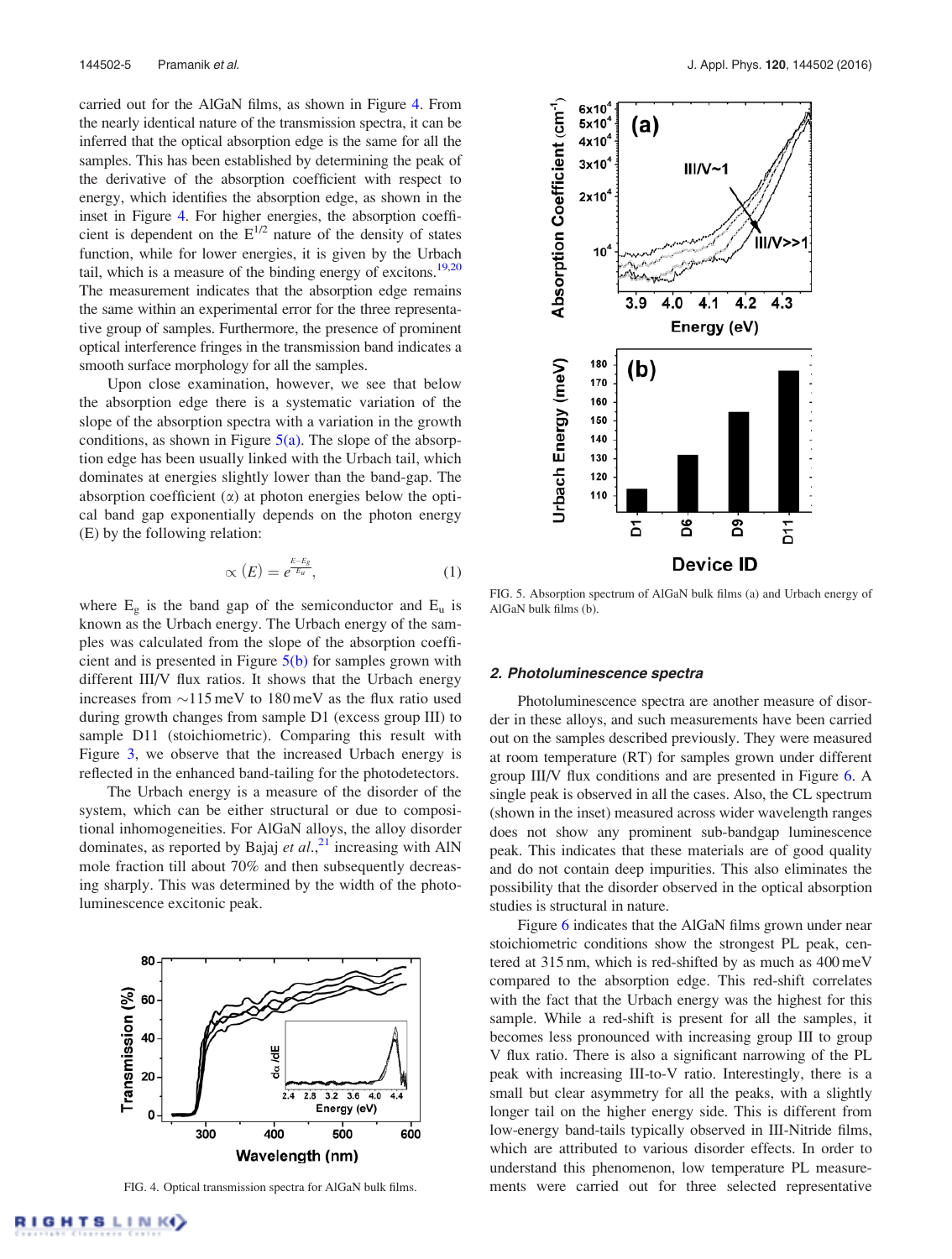

FIG. 6. Room temperature photoluminescence (RTPL) spectra for AlGaN samples grown under various group III/V flux ratios (the inset shows the cathodoluminescence spectra of the sample (D14) grown under stoichiometric regime).

samples grown under regimes ranging from very excess group III to stoichiometric.

In Figure 7, the temperature dependent PL spectra are given for AlGaN films corresponding to the samples D1 (III/  $V \gg 1$ ), D7 (III/V > 1) and D14 (III/V  $\sim$  1). In the inset, the room temperature spectra are again provided for comparison.

For stoichiometric sample D14, the relatively broad PL peak observed at room temperature splits into two with cooldown, producing a sharper peak at 312 nm and a wider peak at 303 nm at 4 K (Figure  $7(a)$ ). The width of the sharper peak (peak C) reduces to 4 nm at 4 K. Furthermore, below 180 K, an additional peak (peak A) evolves at shorter wavelengths, becoming dominant at 4 K.

For AlGaN films grown under high excess group III, the RT peak does not split but progressively blue-shifts to 305 nm with a decrease in temperature (Figure  $7(c)$ ). Similar to the previously described sample, at a temperature below 200 K, an additional high energy peak emerges and this dominates at 4 K.

A clear distinction can be seen for samples grown under slightly excess group III. Instead of sharp and clear peaks, a broad luminescence can be seen that can be fitted to three Gaussian distributions.

The shift of the PL peak energy as a function of temperature for all three samples is presented in Figure 8, where the room temperature peak position is taken as the reference. For stoichiometric sample D14, each of the three peaks shows distinct temperature dependencies. The position of the peak at the longest wavelength (indicated by "C") remains mostly invariant with temperature, albeit showing a weak S-type behavior, where the peak position initially blue shifts with cool down, then red shifts and finally blue shifts again. The other two peaks show a steady blue-shift with cool-down. For samples grown under excess group III (D1), only two peaks were observed at low temperatures. In Figure 8, therefore, there are only two curves for this sample, as the lowest energy peak is absent. The two peaks clearly correspond with the peaks A and B from the previously described sample in their temperature dependence. For samples grown under slightly excess group III, as mentioned before, a broad luminescence



FIG. 7. Temperature dependent PL for (a) D14 (III/V  $\sim$  1), (b) D7 (III/  $V > 1$ ) and (c) D1 (III/V  $\gg 1$ ) (the inset of each figure shows the corresponding RTPL).



FIG. 8. Dependence of peak position shift on temperature for the peaks obtained from the temperature dependent PL spectra of samples D14(III/V  $\sim$ 1), D7(III/V > 1) and D1(III/V  $\gg$  1).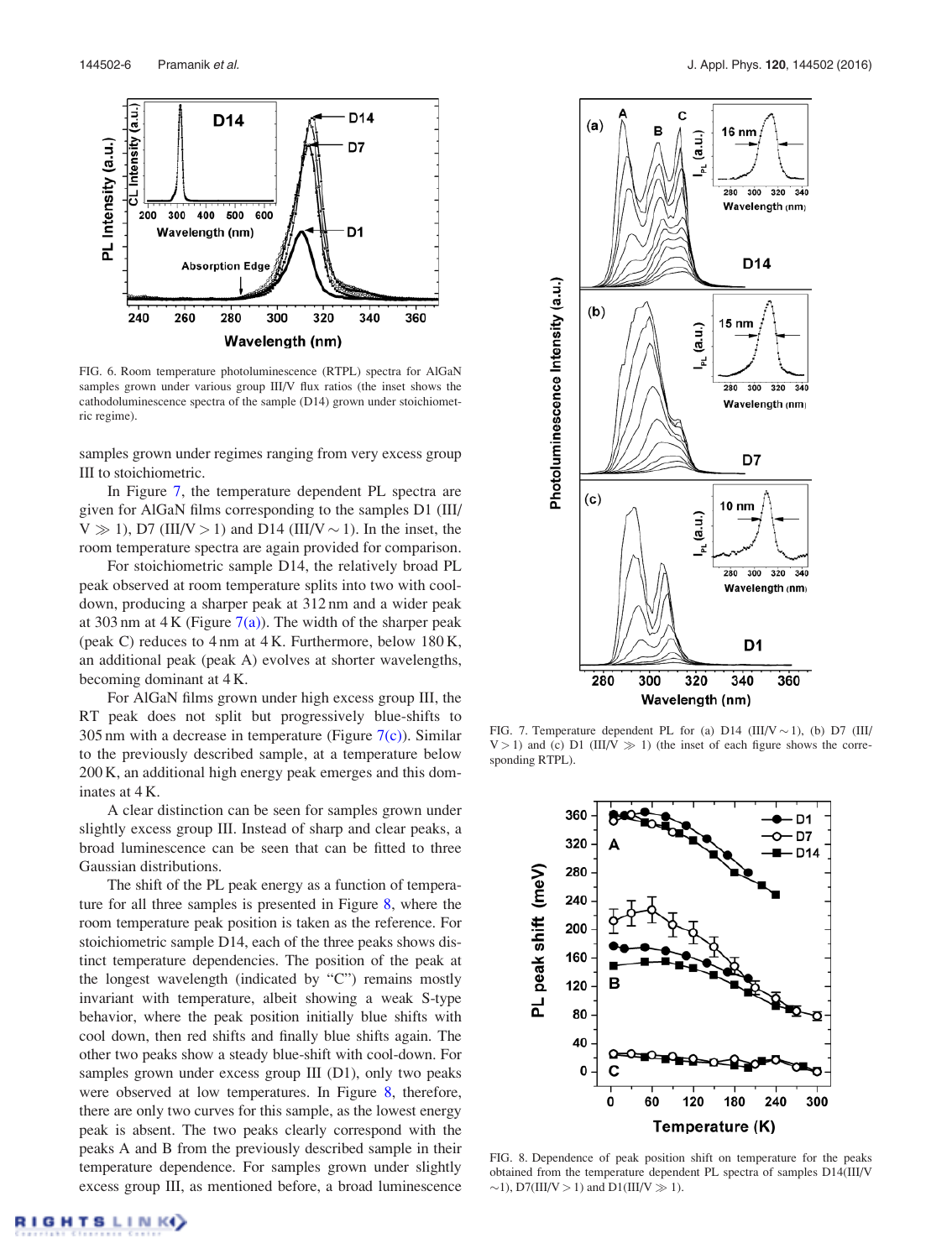is observed instead of clear peaks at all temperatures, which could be fitted to three Gaussian distributions. The three calculated peak positions obtained from these Gaussian fits are plotted in Figure 8 for this sample. In spite of large error bars due to fitting inaccuracies, it can be observed that all three peaks A, B, and C are represented in this sample, but they are significantly broader, leading to the overlap.

We believe that the highest energy peak (peak A), which appears only at low temperatures and has the highest intensity for all three samples, corresponds with the photoluminescence from band-to-band recombination. This happens because at low temperatures the thermal energy of the carrier is low enough to restrict them from diffusing significantly, and hence they recombine primarily from their points of generation. The other peaks observed at higher temperatures occur due to the transport of the photo-excited carriers to localized potential minima that are caused by compositional inhomogeneities in the material and subsequent excitonic recombination from such locations. Multiple long wavelength PL peaks indicate the presence of compositional inhomogeneities with different nature and amplitudes in the same AlGaN film, as shown in Figure 9. At room temperature, the carrier transport being maximum, most of them can move to the lowest potential minima and recombine from there. This leads to a larger red-shift of the room temperature PL peak with respect to the absorption edge and a corresponding increase in its intensity.

#### D. Summary of results

Alloy fluctuations in AlGaN alloys have been reported by several groups, and these effects are more prominent for MBE grown films, as they are grown under the kinetic, rather than thermodynamic regime. In the absence of spinodal decomposition, these fluctuations have been linked to a number of alloy phenomena, including a long range atomic ordering. This ordering can be of monolayer type, $2^2$  of complex type, or may be completely incommensurate,<sup>23</sup> depending on the alloy composition, that is, the AlN mole fraction, as well as the group III to group V flux ratio employed during growth. The complex and incommensurate ordering however have been reported $^{22}$  only for high AlN mole fraction (70%–87%) and were absent for lower values such as those employed in this work.

The study of monolayer  $(1 \times 1)$  ordering has been carried out by a number of groups for samples grown by PA- $MBE.<sup>24,25</sup>$  Their results indicate that for ordered structures, AlGaN alloys can be seen as spontaneously formed superlattices where the carriers are localized in the GaN layer. The optical band-gap may red-shift by as much as 100 meV with respect to the disordered structures formed by annealing of the samples. In addition, studies on ordering in AlGaN alloys have demonstrated that the bowing parameter strongly depends on the degree of ordering. The observed reduction of the band gap with ordering was also supported by Dudiy and Zunger<sup>16</sup> using first principle calculations. The complexity increases due to the presence of ordered and disordered domains that are present side-by-side within the same material under certain growth conditions. These domains have



FIG. 9. Model of potential fluctuation produced in samples grown under different group III/V flux ratio regimes (a) stoichiometric and (b) excess group III.

been shown to form a type II heterostructure that significantly affects the recombination properties.<sup>15</sup> Iliopoulos et al. however demonstrated that the monolayer ordering in AlGaN alloys is more prevalent when the growth takes place under N-rich conditions<sup>22</sup> and therefore is not relevant to this work, where excess group III conditions are employed.

Local in-plane compositional inhomogeneities have also been reported by several groups: e.g., Gao et al. have demonstrated phase segregation in AlGaN alloys.<sup>26</sup> They have also concluded that the phase segregation has a strong dependence on the relative diffusion lengths of Al and Ga on the growth surface. They demonstrate that a small variation of  $20^{\circ}$ –30 $^{\circ}$ C temperature across the growth surface plays a very significant role in controlling the nature and magnitude of the alloy modulation amplitude. This effect has also been observed by Collins et  $al.^{27}$  who reported that compositional inhomogeneities can be generated by limiting the surface mobility of the Al adatom by appropriate choice of growth parameters.<sup>27</sup> This is applicable in the current study for the samples grown under stoichiometric conditions. For the samples grown under high group III conditions, the excess metal stabilizes at the growth surface with some statistical thickness and compositional variation. The AlGaN film is formed with the reaction of active nitrogen with this metallic layer, and thus these variations are replicated in the short-range lateral fluctuation of the composition of the AlGaN alloys. While the average alloy composition remains invariant for all the samples studied in this work, the localized fluctuations in composition affect the carrier localization properties in UV MSM photodetectors. The generation of photocurrent in III-nitride films involves the generation of electron-hole pairs, which can then form excitons, which subsequently need to be split by the applied electric field. The formation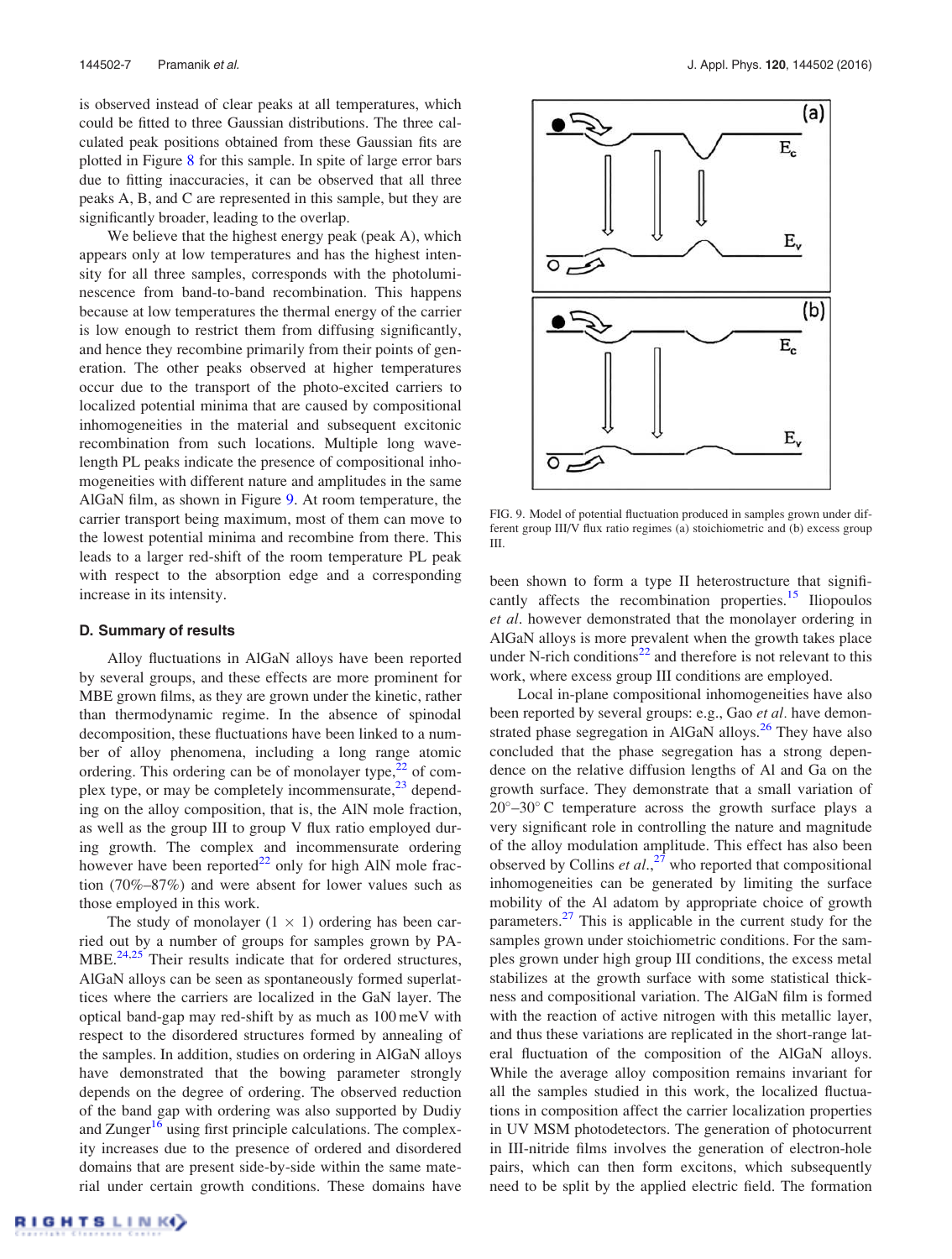probability and stability of the excitons are higher when the carriers are spatially localized at potential minima such as those generated by compositional fluctuations. Our results indicate that it is the nature of fluctuations that determine the optoelectronic properties of AlGaN based photodetectors.

The low temperature photoluminescence spectra show that the strongest fluctuations occur for stoichiometric films, which at all temperatures is dominated by a peak at  $\sim$ 310 nm, which is significantly red shifted from the bandedge. This peak becomes progressively less prominent, as the group III is increased and is absent for growth under excess metal conditions. We relate the presence of this peak with the strong band-tailing effects that is observed in both the optical transmission and the photocurrent spectra. This type of compositional inhomogeneity appears to be detrimental to the performance of UV MSM photodetectors, drastically reducing selectivity and rejection ratio. Under excess group III, the absorption edge is much sharper and a prominent and sharp excitonic peak is observed, indicating that the compositional fluctuations generated due to the presence of a metallic film present on the growth surface are less detrimental for the operation of photodetector. This is supported by a larger photocurrent to the dark current ratio observed for these samples under the same bias conditions.

#### IV. CONCLUSIONS

MSM photodetectors have been fabricated from AlGaN alloys grown under different growth conditions, where the spatial inhomogeneity of the alloy at the localized scale has been controlled by varying the group III to group V flux ratio. Our results indicate that this variation makes very significant changes to the values of both the dark current and the photocurrent. In addition, the spectral dependence of the photodetector is also modified, with sharp exciton-related peaks observed under group III-rich conditions and long band-tails observed for stoichiometric conditions.

We identified two different pathways through which the group III to group V ratio may affect the optoelectronic properties of MSM photodiodes. Under excess group III conditions, the presence of metallic gallium on the growth surface prohibits the incorporation of oxygen—which is an n-type dopant—in the AlGaN film by forming volatile gallium oxide; a phenomenon that is absent for AlGaN films grown under stoichiometric conditions. This oxygen incorporation causes a very strong variation of the magnitude of the dark and photocurrents in these devices grown under a range of group III to group V flux ratios.

Additionally, the variation of growth mode leads to the generation of two different types of compositional inhomogeneities in the AlGaN film. One type occurs under stoichiometric conditions due to limited mobility of Al adatom. The other occurs under group III rich conditions, where the surface is coated with a metallic layer, the compositional fluctuations of which are reflected in the AlGaN film deposited by its interaction with active nitrogen. Our results indicate that the first type of compositional inhomogeneity adversely affects the wavelength selectivity and rejection ratio of MSM photodetectors by generating long absorption tails and increased values of Urbach energy, while the second type improves the device performance, leading to a sharp sensitivity edge and a narrow excitonic peak.

For the development of focal-plane-array-based UV imagers on a commercial scale, where larger wafer sizes are likely to be employed, small variations of substrate temperature and hence gallium desorption rate are challenging to avoid. This will inevitably lead to variations in the group III to V ratio across the wafer. Our results indicate that this must be avoided due to a very prominent influence of the group III to group V ratio and hence growth kinetics on sensitivity as well as the spectral properties of ultraviolet photodetectors. The use of a surfactant such as Indium during the growth of AlGaN alloys at high substrate temperature may mitigate these effects to a large extent.<sup>28</sup>

#### ACKNOWLEDGMENTS

This work was partially funded by the Department of Information Technology (12(3)/2011-PDD), Government of India. P.P., S.S., and A.D. would like to acknowledge the Council of Scientific and Industrial Research Senior Research Fellowship (CSIR-SRF) scheme, and C.S. would like to acknowledge the Department of Science and Technology (DST) INSPIRE fellowship for funding their work.

- <sup>1</sup>M. Kneissl, T. Kolbe, C. Chua, V. Kueller, N. Lobo, J. Stellmach, A. Knauer, H. Rodriguez, S. Einfeldt, Z. Yang, N. M. Johnson, and M. Weyers, Semicond. Sci. Technol. 26, 014036 (2011).
- 2 J. P. Zhang, A. Chitnis, V. Adivarahan, S. Wu, V. Mandavilli, R. Pachipulusu, M. Shatalov, G. Simin, J. W. Yang, and M. A. Khan, Appl. Phys. Lett. 81, 4910 (2002).
- <sup>3</sup>Y. Liao, C. Thomidis, C. Kao, and T. D. Moustakas, Appl. Phys. Lett. 98, 081110 (2011).
- ${}^{4}$ B. W. Lim, Q. C. Chen, J. Y. Yang, and M. A. Khan, Appl. Phys. Lett. 68, 3761 (1996).
- <sup>5</sup>N. Biyikli, I. Kimukin, T. Kartaloglu, O. Aytur, and E. Ozbay, *Phys.* Status Solidi C 0, 2314 (2003).
- <sup>6</sup>M. Gokkavas, S. Butun, T. Tut, N. Biyikli, and E. Ozbay, *Photonics* Nanostruct. Fundam. Appl. 5, 53 (2007).
- <sup>7</sup>M. B. Reine, A. Hairston, P. Lamarre, K. K. Wong, S. P. Tobin, A. K. Sood, C. Cooke, M. Pophristic, S. Guo, B. Peres, R. Singh, C. R. Eddy, Jr., U. Chowdhury, M. M. Wong, R. D. Dupuis, T. Li, and S. P. DenBaars, Proc. SPIE 6119, 611901 (2006).
- <sup>8</sup>R. McClintock, A. Yasan, K. Minder, P. Kung, and M. Razeghi, Appl. Phys. Lett. 87, 241123 (2005).
- <sup>9</sup>M. Misra, D. Korakakis, H. M. Ng, and T. D. Moustakas, Appl. Phys. Lett. 74, 2203 (1999).
- <sup>10</sup>A. V. Sampath, G. A. Garrett, R. W. Enck, P. Rotella, Jr., H. Shen, and M. Wraback, Phys. Status Solidi C 8, 1534 (2011).
- <sup>11</sup>G. Namkoong, E. Trybus, K. K. Lee, M. Moseley, W. A. Doolittle, and D. C. Look, Appl. Phys. Lett. 93, 172112 (2008).
- <sup>12</sup>T. D. Moustakas and A. Bhattacharyya, *Phys. Status Solidi* C 9, 580 (2012).
- <sup>13</sup>E. Iliopoulos and T. D. Moustakas, Appl. Phys. Lett. **81**, 295 (2002).
- <sup>14</sup>M. Moseley, D. Billingsley, W. Henderson, E. Trybus, and W. A. Doolittle, J. Appl. Phys. 106, 014905 (2009).
- <sup>15</sup>T. D. Moustakas and M. Misra, Proc. SPIE 6766, 67660C (2007).
- <sup>16</sup>S. V. Dudiy and A. Zunger, Appl. Phys. Lett. **84**, 1874 (2004).
- <sup>17</sup>M. L. Nakarmi, N. Nepal, J. Y. Lin, and H. X. Jiang, Appl. Phys. Lett. 86, 261902 (2005).
- $18$ T. D. Moustakas and A. Bhattacharyya, ECS Trans. 35(6), 63-71 (2011).
- $19^{\circ}$ C. H. Qiu, C. Hoggatt, W. Melton, M. W. Leksono, and J. I. Pankove, Appl. Phys. Lett. 66, 2712 (1995).
- <sup>20</sup>S. Chichibu, T. Mizutani, T. Shioda, H. Nakanishi, T. Deguchi, T. Azuhata, T. Sota, and S. Nakamura, Appl. Phys. Lett. 70, 3440 (1997).